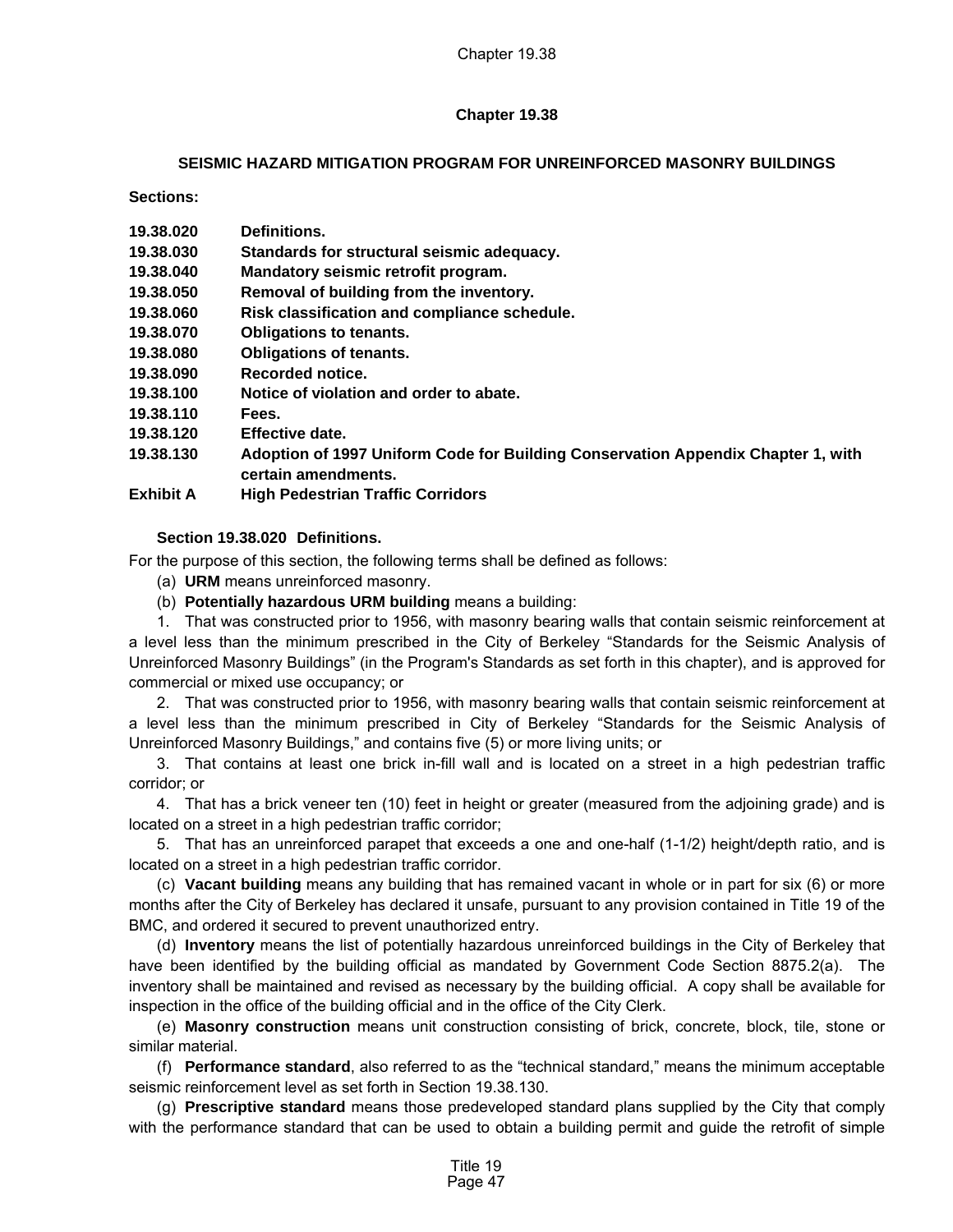buildings, or buildings with in-fill walls, tall veneers or parapets.

(h) **Occupancy load** shall be as defined in this code.

(i) **building official** means the City Manager of the City of Berkeley or his/her designee.

(j) **Simple building** means those buildings, one or two stories in height, with square or rectangular configuration, with side yard clearances on all sides.

(k) **Structural design professional** means the following persons licensed by the State of California: structural engineers, civil engineers with prior building design or construction experience, or architects.

(l) **High pedestrian traffic corridor** means those streets identified on the attached map (Exhibit A). (Ord. 6604-NS § 2, 2000)

## **Section 19.38.030 Standards for structural seismic adequacy.**

(a) All seismic retrofit construction which is commenced after the effective date of this Section shall be constructed in accordance with the performance standard or with the most recent edition of the California Building Code adopted by the City, whichever is more stringent.

(b) Each person wishing to use the prescriptive standard must demonstrate to the satisfaction of the building official that the building for which the prescriptive standard will be used falls within the definition of a simple building. Forms of documentation may include plans or sketches of the existing building, or a written report from a structural or civil engineer or a licensed architect with building experience.

(c) Notwithstanding any provision of this chapter, seismic retrofit of any building qualifying as "historical property" as determined by an appropriate governmental agency under California Health and Safety Code Section 37602 shall be retrofitted in accordance with the State Historical Building Code, Health and Safety Code Sections 18950 et seq.

(d) Unless deemed unnecessary by the building official, the owner of a building with bearing walls shall be required to retain structural design professionals, testing laboratories and/or special inspectors during the project.

The structural design professional shall identify testing requirements of existing materials and conditions that may be necessary prior to completion of design. The structural design professional shall analyze the testing information and incorporate necessary special conditions into the design. The structural design professional shall identify the testing and special inspection requirements which are required during the retrofit systems installation in the field. The engineer of record shall provide periodic field inspections during seismic retrofit. (Ord. 6604-NS § 2, 2000)

## **Section 19.38.040 Mandatory seismic retrofit program.**

Each owner of a potentially hazardous URM building which is listed on the URM inventory shall do the following:

(a) Within two years of the adoption by the City Council on November 15, 1991 of the mandatory seismic retrofit program:

1. Demonstrate to the building official that the building meets the criteria for use of the prescriptive standard; or

2. Submit a seismic engineering evaluation report on the building, prepared for the property by a structural or civil engineer with prior building design or construction experience or architect currently licensed to practice in the State of California.

The seismic evaluation report shall contain a detailed evaluation of the structural ability of the building to resist the seismic effects of earthquakes and to meet the standards for structural seismic adequacy set out in Section 19.38.130, as well as identify any hazardous exterior design elements. The report shall include a plan to bring the building into compliance with the said seismic standards and shall identify capability of existing materials.

(b) Apply for and obtain a building permit for seismic retrofitting within the time frame specified in the compliance schedule set out in this chapter.

(c) Provide written notice to all building tenants as provided in this chapter.

(d) Seismically upgrade each building, within the time frame specified in the compliance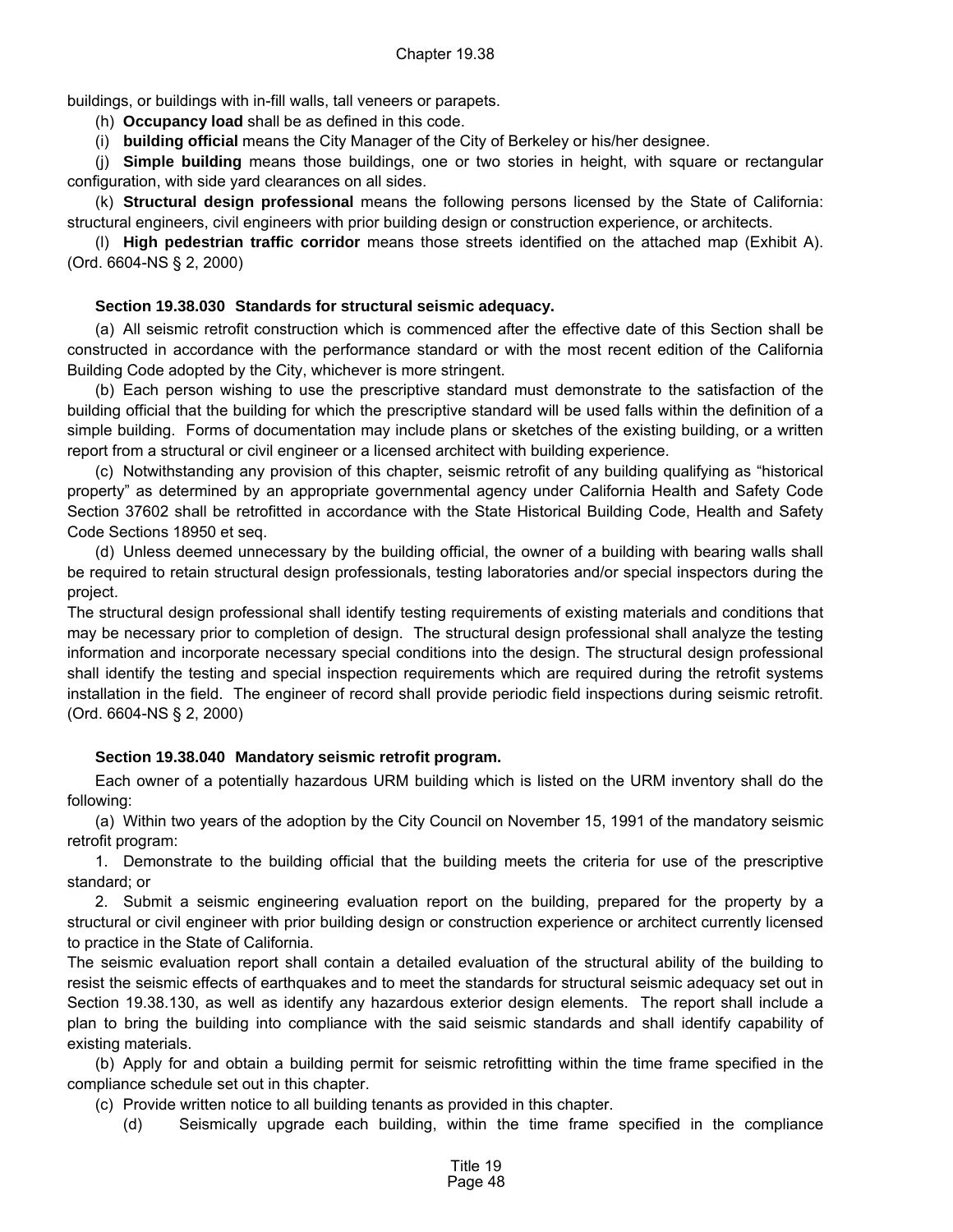schedule set out in this chapter, to the performance standard, the prescriptive standard if applicable, or an alternative standard which is in accordance with the City's Building Code and is accepted by the building official. (Ord. 6604-NS § 2, 2000)

## **Section 19.38.050 Removal of building from the inventory.**

A building shall be removed from the inventory upon either (1) satisfactory completion of the seismic retrofit and appropriate inspections or (2) the successful appeal of the building's inclusion on the inventory. (Ord. 6604-NS § 2, 2000)

## **Section 19.38.060 Risk classification and compliance schedule.**

(a) All potentially hazardous URM buildings are hereby classified, on the basis of risk to life safety, into the following categories:

## 1. **Risk category I (highest risk):**

Hospitals, fire and police offices/stations, emergency operation centers, buildings housing medical supplies, government administration offices, or any building with an occupancy load of one thousand (1,000) or more.

## 2. **Risk category II:**

Commercial buildings—Businesses, assembly buildings, educational and institutional occupancies with an occupancy load of three hundred (300) or more.

Residential buildings—Hotels, motels, apartments or condominiums containing more than one hundred (100) living units/bedrooms.

Mixed use occupancies—Any building with a combined occupancy load greater than three hundred (300).

### 3. **Risk category III:**

Commercial buildings—Businesses, assembly buildings, educational and institutional occupancies with an occupancy load of one hundred (100) or more.

Residential buildings—Hotels, motels, apartments or condominiums containing fifty (50) or more living units/bedrooms.

Mixed use occupancies—Any building with a combined occupancy load greater than one hundred (100).

### 4. **Risk category IV:**

Commercial buildings—Businesses, assembly buildings, educational and institutional occupancies with an occupancy load of fifty (50) or more.

Residential buildings—Hotels, motels, apartments or condominiums containing fewer than fifty (50) living units/bedrooms.

Mixed use occupancies—Any building with a combined occupancy load greater than fifty (50).

### 5. **Risk category V:**

Commercial buildings—Businesses, assembly buildings, educational and institutional occupancies with an occupancy load of fifty (50) or less.

Residential buildings—Hotels, motels, apartments or condominiums containing twenty (20) or fewer living units/bedrooms.

Mixed use occupancies—Any building with a combined occupancy load of fifty (50) or less.

### 6. **Risk category VI (lowest risk):**

Any nonresidential building that is used less than twenty (20) hours per week, or any building with a masonry veneer of at least ten (10) feet in height or with a masonry parapet exceeding a one and one-half (1- 1/2) ratio or masonry in-fill that is located in a high pedestrian traffic corridor.

NOTE: Risk categories II through V apply to buildings with masonry bearing walls that contain seismic reinforcement less than the minimum prescribed in the City of Berkeley "Standards for the Seismic Analysis of Unreinforced Masonry Buildings."

### (b) **Compliance Schedule.**

All owners of potentially hazardous URM buildings shall complete required retrofit work in accordance with this Section by the dates specified below:

1. Risk category I buildings – by March 1, 1997.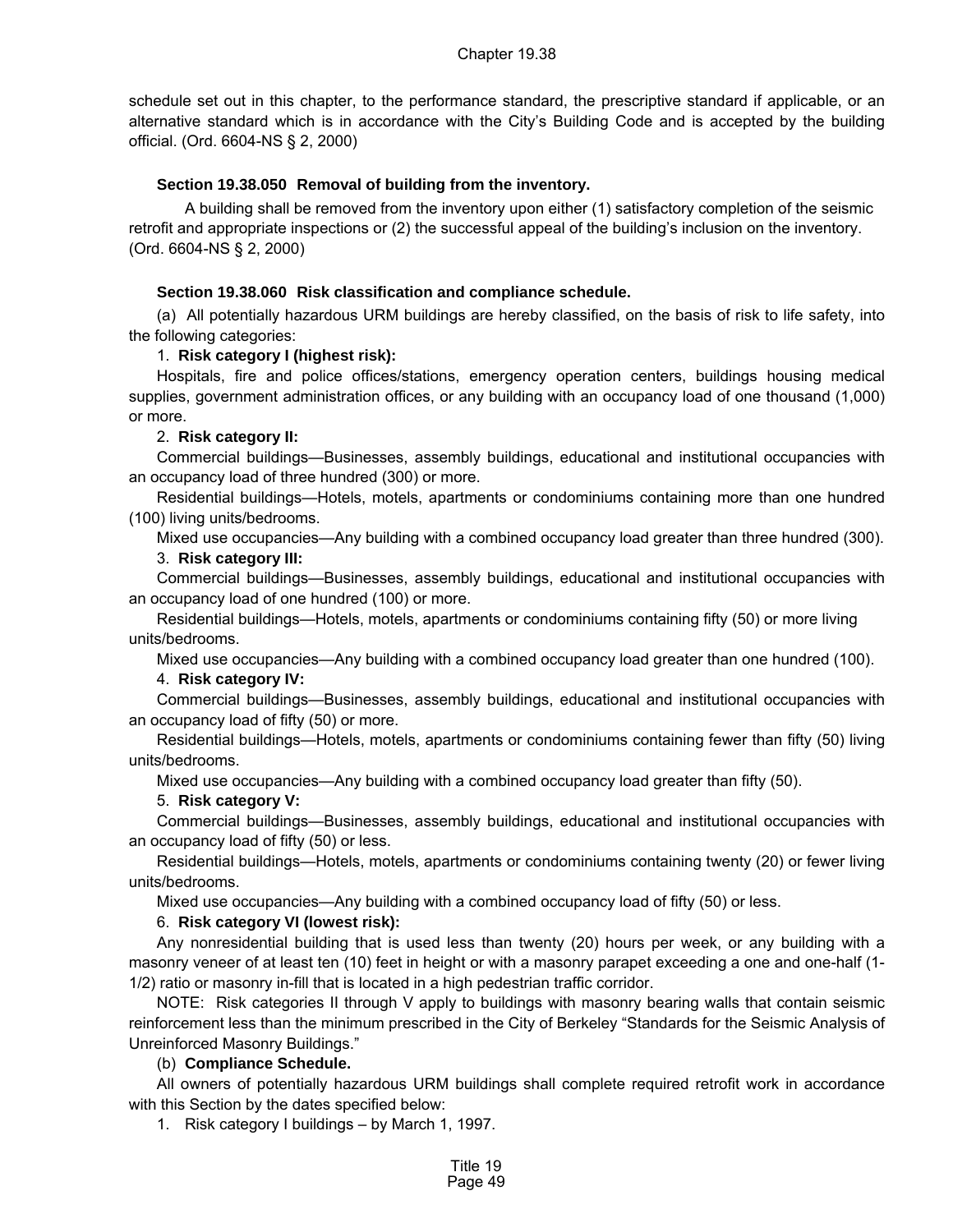- 2. Risk category II buildings by March 1, 1997.
- 3. Risk category III buildings by June 30, 1997.
- 4. Risk category IV buildings by December 31, 1997.
- 5. Risk category V buildings by December 31, 1998.
- 6. Risk category VI buildings by December 31, 2001.

(c) **Acceleration of Compliance Schedule.** The building official of the City of Berkeley shall require the immediate seismic retrofit of a potentially hazardous URM building if any one or more of the following conditions exist:

1. The building official determines that the building or any major portion thereof will be reoccupied after being vacant for six (6) months or longer.

2. The building will undergo a remodel, alteration, addition or structural repairs, except for repairs found by the building official to be required for routine maintenance or emergency purposes.

3. Title to the building is transferred in whole or part or the building is sold to a new owner or owners, except that changes in title due to inheritances shall not require compliance with this part. Owners shall be required to obtain required permits and complete all required seismic retrofit work six months after transfer of title.

4. Additional financing is obtained which is secured by a deed of trust or mortgage recorded on the title to the building. Finncing secured solely to refinance existing debt against the property shall not be considered as additional financing for the purposes of this section. Owners shall be required to obtain required permits and complete all required seismic retrofit work six (6) months after obtaining additional financing.

5. The use of the building changes such that Section 502 of the Berkeley Building Code (BMC Chapter 19.28) applies.

6. The building is identified by the building official as an Unsafe Building as defined in Section 203 of the Berkeley Building Code (BMC Chapter 19.28).

(d) **Hardship Exceptions.** The City Manager or the designee thereof may grant an exception to the requirements of this section to extend the deadline for completing all or a part of required seismic retrofit work. An exception may initially extend the deadline for performance of some or all of required retrofit work by up to six (6) months. The City Manager may grant up to two additional extensions of up to six (6) months each if a continued exception is justified in accordance with the requirements of this section.

Hardship exceptions shall be granted only where the owner submits a written plan to the City for proceeding with the retrofit work, with any exceptions granted, and agrees to fully cooperate with the City in seeking all available financing for the seismic retrofit work and any related relocation. Exceptions granted under this part shall not extend deadlines for correction of any other violations of any other ordinances.

An exception shall be granted only upon submission to the City Manager of a detailed written statement from the building owner requesting the exception, explaining why an exception should be granted and clearly documenting the reasons for the exception in accordance with the requirements of this part.

In order to grant an exception, the City Manager must find that:

1. The building does not present an imminent threat to life safety of occupants or the public, based on a report from a California licensed structural or civil engineer. The City Manager may require partial or interim seismic retrofit work in order to grant an exception;

2. The building owner has complied with all other applicable requirements of this section, including the requirements of Section 19.38.020 (a) and (c) and Section 19.38.050; and

3. The owner demonstrates one or more of the following conditions:

a. Financing is unavailable to pay for the required seismic retrofit work. The owner shall provide the following information as required to determine financial hardship:

(1) Contractors' bids or a professional cost estimate of the seismic retrofit;

(2) The owner's financial statement and credit report;

(3) Specific information on rents, operating expenses, existing debt against the building, projected rents on the retrofitted building and any other information needed to analyze the ability of the building to support additional debt; and

(4) Statements from lenders that they are unable to provide the needed financing. In determining financial hardship, owners shall be required to apply for any financing the City determines may be available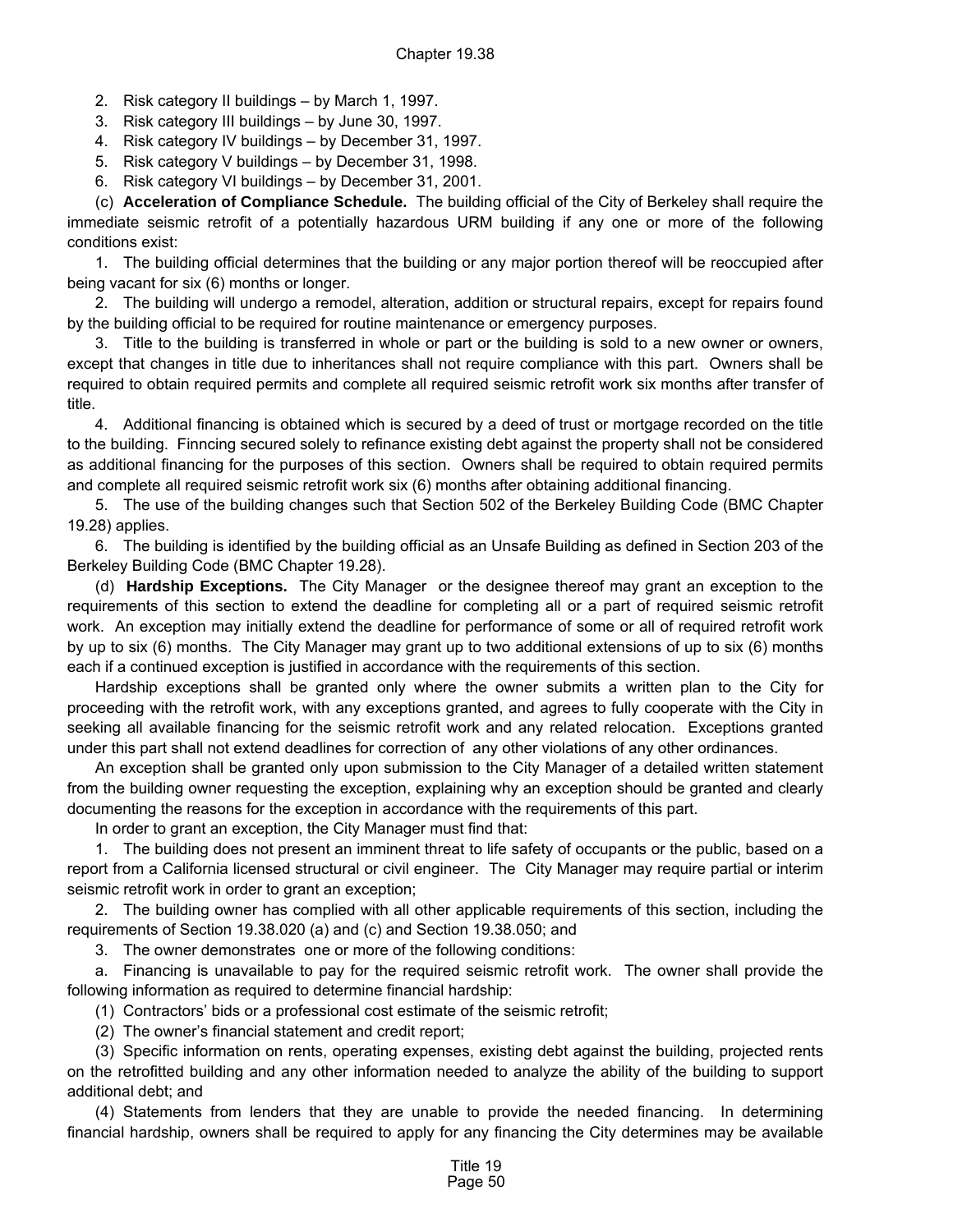for the retrofit work.

b. Low income residential tenants and/or businesses targeted for retention will be displaced by the required seismic retrofit work and such displacement cannot be mitigated by temporary or permanent relocation and paid as a part of the seismic retrofit financing. For purposes of this part, low income residential tenants are tenants with incomes below 80 percent (80%) of area median income. For purposes of this part, a business is targeted for retention if the business provides needed goods or services which are scarce or unique in a neighborhood or the City at large, or if its displacement would involve a significant loss of jobs, revenues or environmental business. The Economic Development Director shall recommend retention guidelines to the City Manager for purposes of administering the chapter. An exception shall not be granted unless the City Manager determines that the exception will result in retention of the business.

c. There are unique and exceptional circumstances that have prevented or hindered retrofit. An example of such a circumstance may be a new owner who did not receive prior notice and could not have reasonably been aware of the requirements of this chapter. (Ord. 6604-NS § 2, 2000)

### **Section 19.38.070 Obligations to tenants.**

All owners of potentially hazardous URM buildings, any portions of which are leased or rented to any residential or commercial tenant, shall do the following:

(a) Notify each tenant in writing that the building is included on the URM inventory within thirty (30) days of the effective date of this chapter and any amendment thereto, and notify each new tenant at a change of tenancy.

(b) Notify each tenant in writing of the owner's planned schedule for engaging in seismic retrofit pursuant to this chapter, at least twenty-one (21) days in advance of the first planned construction, including notice of any reasonably anticipated major disruption or reduction in service provided to the tenants.

(c) Notify each tenant in writing of any relocation by the tenant which will be reasonably necessitated by mandatory seismic retrofit pursuant to this chapter, at least ninety (90) days in advance of such necessary relocation.

(d) Notify each tenant that he or she may be eligible for financial assistance to offset the cost for the relocation as provided for in the City of Berkeley Relocation Ordinance.

(e) Post and maintain until the building is removed from the URM inventory a clearly visible warning inside the main entrance of the building, stipulating as follows:

"This is an unreinforced masonry building which, under State of California law, constitutes a severe threat to life safety in the event of an earthquake of moderate to high magnitude."

(f) Mail a copy with proof of service of each notification in compliance with this section addressed to: URM Retrofit Coordinator, Building and Safety Division, 2120 Milvia Street, Berkeley, CA 94704. (Ord. 6604-NS § 2, 2000)

### **Section 19.38.080 Obligations of tenants.**

Each tenant of a building on the inventory shall cooperate with the owner and the owner's agents, including but not limited to engineers, contractors, and inspectors, to accomplish the required seismic retrofit. In so doing, tenants shall allow reasonable access to the building and/or their unit or space as needed. (Ord. 6604-NS § 2, 2000)

#### **Section 19.38.090 Recorded notice.**

For each property on the list of potentially hazardous buildings, the building official shall prepare a notice of the effect of this chapter and submit it for recording on title by the county recorder. The notice shall include a statement of the potential or actual requirement that improvements must be made to comply with the requirements of this chapter and that transfer of title or additional financing secured by the property may require immediate compliance. The building official shall also submit for recording on title any notice of violation issued under Section 19.38.100. (Ord. 6604-NS § 2, 2000)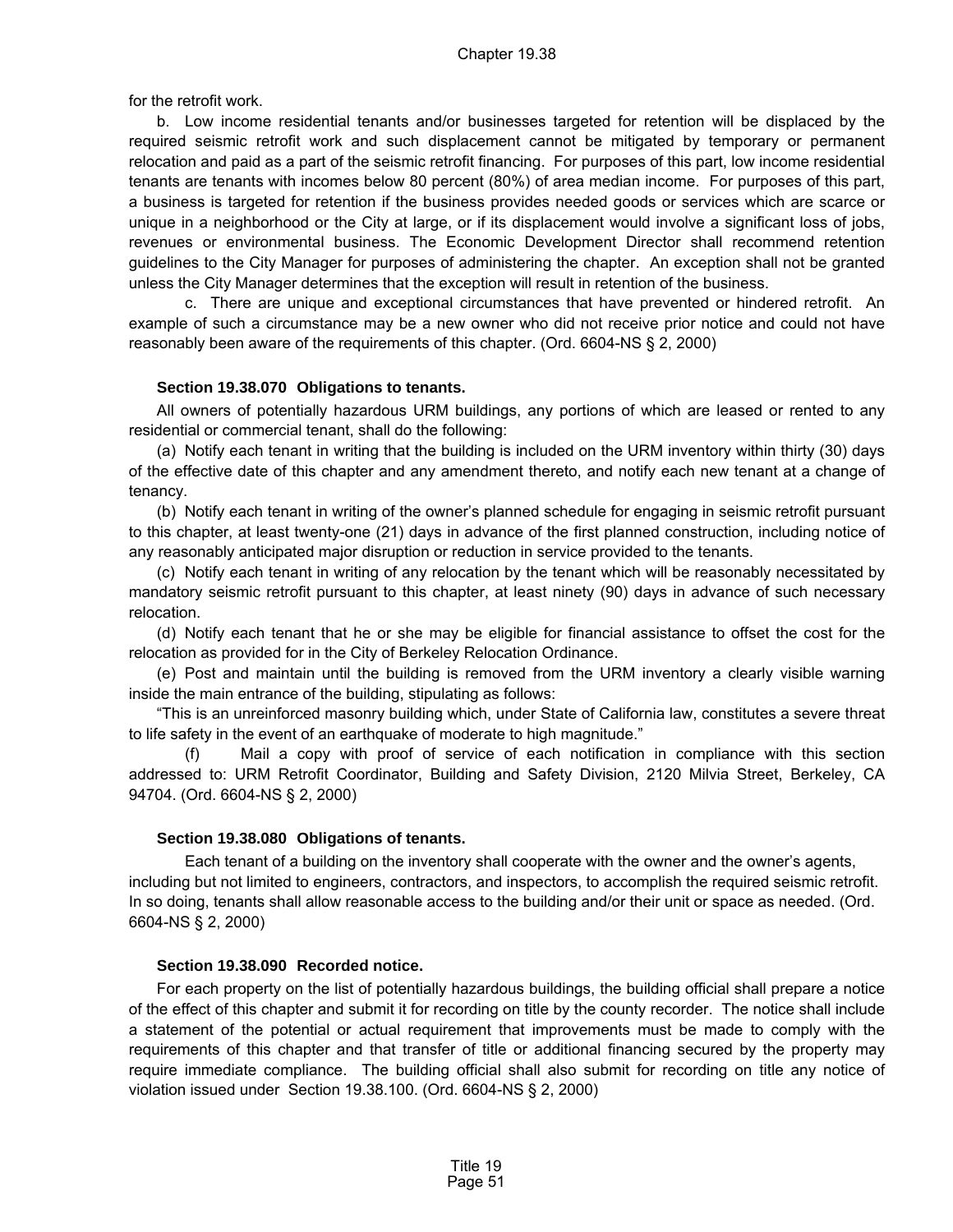## **Section 19.38.100 Notice of violation and order to abate.**

Each property not retrofitted in compliance with Section 19.38.040 or with orders of the building official is hereby declared to be a public nuisance. A notice of violation shall be sent to the owner of such building ordering abatement. (Ord. 6604-NS § 2, 2000)

## **Section 19.38.110 Fees.**

The City Council may establish fees by resolution for administration of this chapter. (Ord. 6604-NS § 2, 2000)

## **Section 19.38.120 Effective date.**

The effective date of this chapter shall be February 15, 2001. (Ord. 6604-NS § 2, 2000)

## **Section 19.38.130 Adoption of 1997 Uniform Code for Building Conservation Appendix Chapter 1, with certain amendments.**

The 1997 Uniform Code for Building Conservation, Appendix Chapter 1, a copy of which is on file in the office of the City Clerk of the City of Berkeley, is hereby adopted and made a part of this chapter as though fully set forth herein, subject to the modifications thereto which are set forth in this chapter.

### (a) **Scope.**

Section A102 – Scope is amended to read as follows: A102.1 General. The provisions of this chapter shall apply to all existing buildings covered under the City of Berkeley mandatory seismic retrofit program having at least one unreinforced masonry wall as defined in this chapter. The elements regulated by this chapter shall be determined in accordance with Table A-1-A. Except as provided herein, other structural provisions of the Building Code shall apply.

A102.2 Essential and Hazardous Facilities. Buildings or structures in Occupancy Categories 1 and 2 of Table 16-K, and covered under the City of Berkeley mandatory seismic retrofit program of the Building Code, shall be strengthened in accordance with the provisions of this chapter or requirements of the Building Code for new buildings, whichever is more restrictive.

## (b) **Definitions.**

The definition of an unreinforced masonry bearing wall in Section A103 is amended to read as follows: UNREINFORCED MASONRY (URM) WALL means any unreinforced masonry wall supporting its own weight when over six (6) feet in height, or any masonry wall that has all of the following characteristics:

1. Provides the vertical support for a floor or roof.

2. Has a total superimposed load of over 100 pounds per linear foot.

Has an area of reinforcing steel less than 50 percent by empirical methods or less than 25 percent by analysis of that required by the UBC.

## (c) **Symbols and Notations.**

New symbols are added to Section A104 – Symbols and Notations as follows: Fp = Design Seismic Forces on a part of the structure, based on working stress design methods. I = Importance Factor in accordance with Table A-1-H.

## (d) **Minimum Design Lateral Forces.**

Section A110.1 Minimum Design Lateral Forces is amended to read as follows: Buildings shall be analyzed to resist minimum lateral forces assumed to act nonconcurrently in the direction of each of the main axes of the structure in accordance with the following:

$$
V = .20 W \t(A10-1-1)
$$

for essential facilities; or

$$
V = .166 \, W \qquad (A10-1-2)
$$

for buildings that are not essential facilities, but have an occupant load greater than 100; or

Title 19 Page 52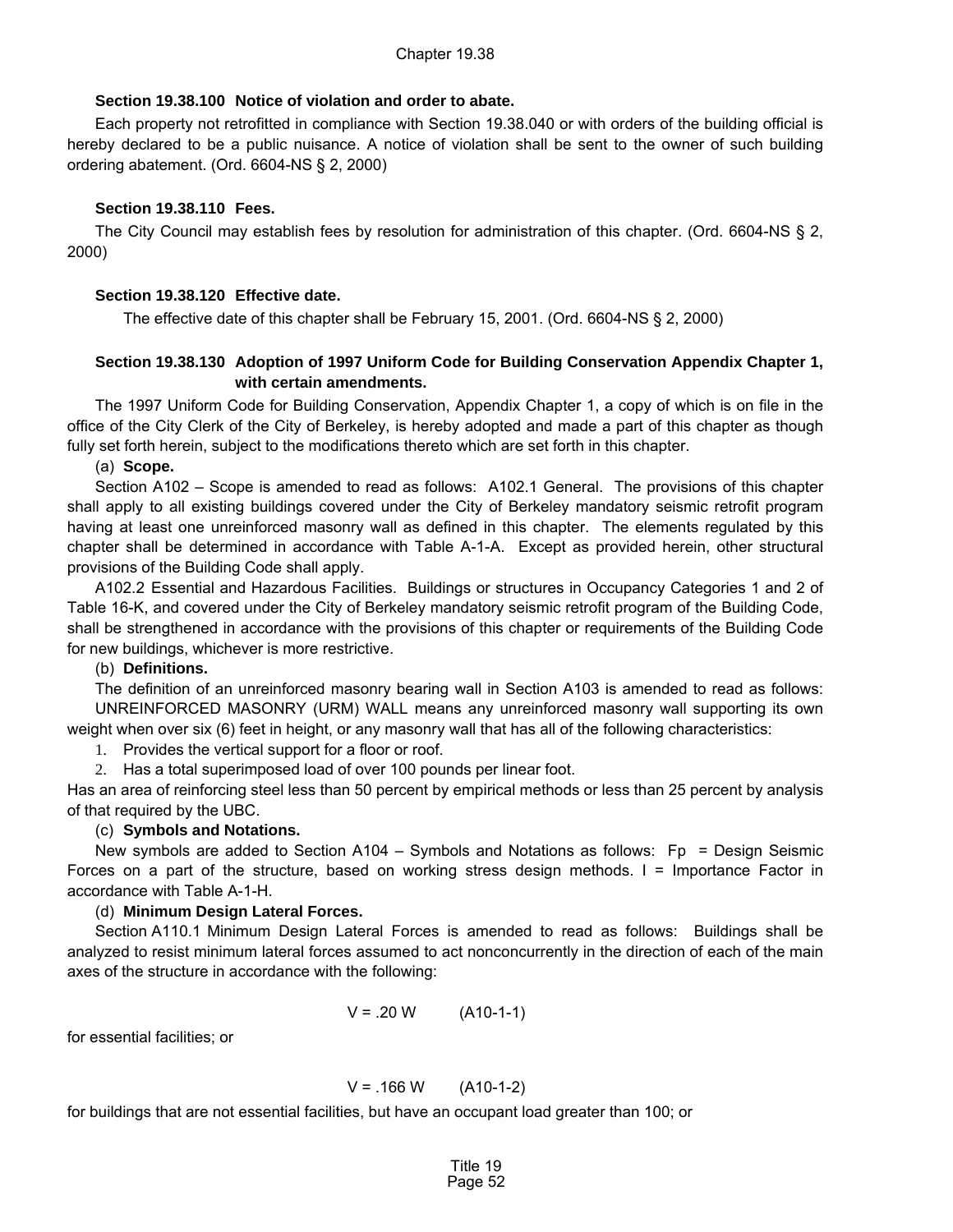$$
V = .133 W
$$
 (A10-1-3)

for all other buildings.

Exception: For qualified historical buildings, alternative criteria may be approved when implementation of the provisions of this section conflicts with the objectives of preserving the historical features of the building.

For buildings more than one story in height, the total force shall be distributed over the height of the building in accordance with the procedures of Chapter 16 of the Building Code.

For the purpose of this chapter, a dynamic analysis need not be performed for those buildings with irregularities, as defined in Tables 16-L and 16-M of the Building Code, which would otherwise require such analysis. All other design and analysis requirements of these tables shall apply.

#### (e) **Lateral Forces on Elements of Structures.**

Section A110.2 Lateral Forces on Elements of Structures is amended to read as follows: Parts of structures shall be analyzed and designed for lateral loads in accordance with procedures of Chapter 16 of the Building Code but not less than the following:

$$
F_p = IC_pW_p \tag{A10-1-4}
$$

The value of I shall be as set forth in Table A-1-H. The values of  $C_p$  shall be in accordance with the values set forth in Table A-1-J. The value of  $W<sub>o</sub>$  shall be in accordance with the procedures of Chapter 16 of the Building Code.

Exception: 1. Unreinforced masonry walls for which height-to-thickness ratios do not exceed ratios set forth in Table A-1-B need not be analyzed for out-of-plane loading. Unreinforced masonry walls which exceed the allowable *h/t* ratios of Table A-1-B shall be braced according to Section A113.5. 2. Parapets complying with Section A113.6 need not be analyzed for out-of-plane loading.

#### (f) **Chords.**

Section A111.4.3 Chords is amended to read as follows: An analysis for diaphragm flexure is required and chords shall be provided.

## (g) **Chords.**

A new paragraph is added to Section A113 – Detailed System Design Requirements as follows: A113.11. Chords. An analysis for diaphragm flexure is required and chords shall be provided to conform to Chapter 16 of the Building Code.

#### (h) **Table A-1-H.**

The 1997 Uniform Code for Building Conservation, Appendix Chapter 1, is amended to add the following:

| Type of Occupancy              |      |
|--------------------------------|------|
| <b>Essential Facility</b>      | 15   |
| Occupant Load Greater than 100 | 1.25 |
| All Other                      | 1 NO |

TABLE A-1-H – I FACTOR

## (i) **Table A-1-J.**

The 1997 Uniform Code for Building Conservation, Appendix Chapter 1, is amended to add the following: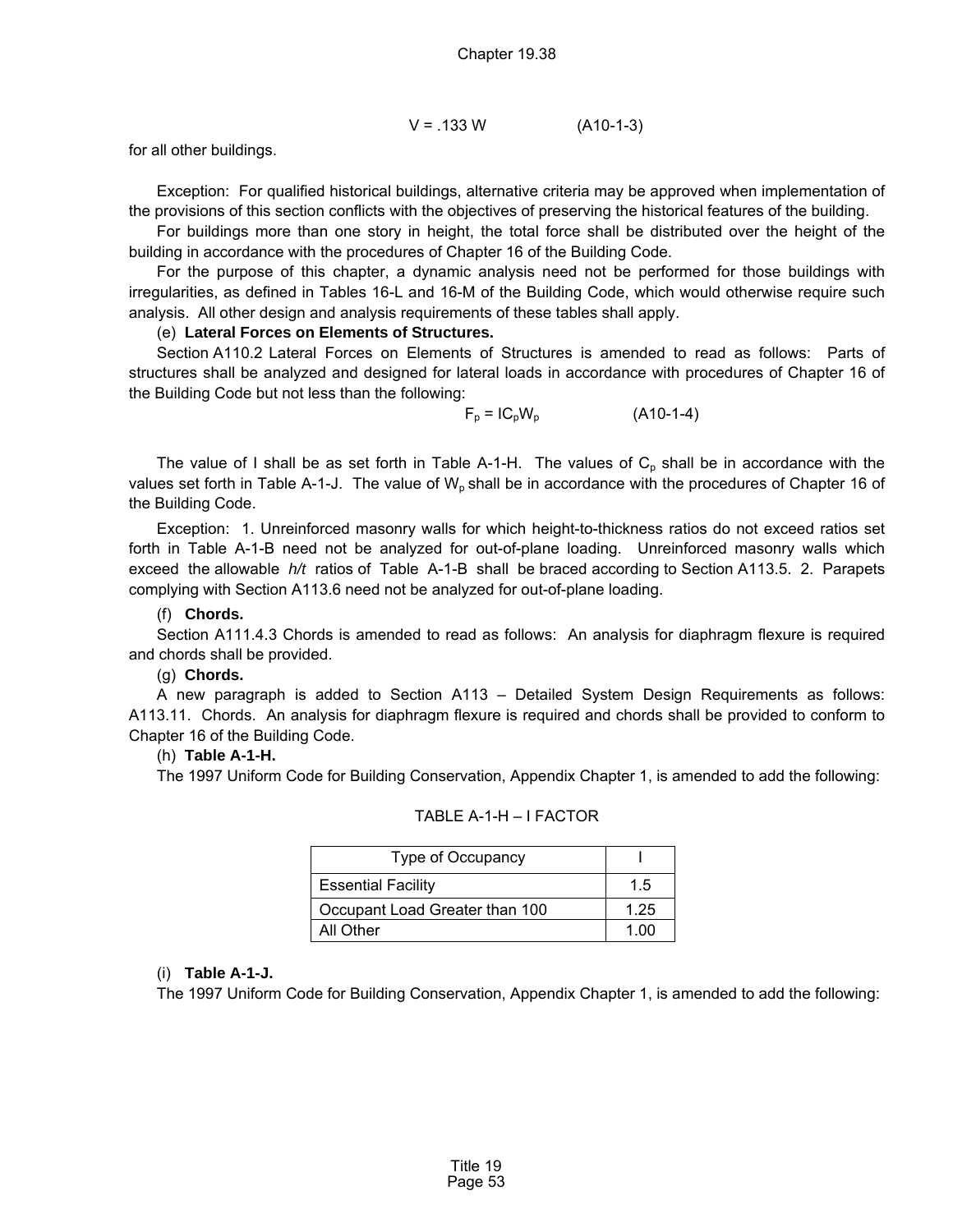# **TABLE A-1-J – HORIZONTAL FORCE FACTOR, CP, FOR PARTS OR PORTIONS OF BUILDINGS OR OTHER STRUCTURES1**

| Part or Portion of Building                                             | Direction of Force            | Value of $C_p$ |
|-------------------------------------------------------------------------|-------------------------------|----------------|
| Cantilever parapet and other cantilever<br>walls except retaining walls | Normal to flat surface        | 2.00           |
| Exterior and interior ornamentation and<br>appendages                   | Any Direction                 | 1.00           |
| Floors and roofs acting as diaphragms                                   | In the plane of the diaphragm | $0.12^{2,3}$   |
| Connections for exterior panels or<br>elements                          | Any direction                 | 2.00           |

 $1$  Applicable to the general procedures of Section A110.2 only.

<sup>2</sup> Floors and roofs acting as diaphragms shall be designed for a minimum force resulting from C<sub>p</sub> of 0.12 applied to the  $W<sub>o</sub>$  unless a greater force results from the distribution of lateral forces in accordance with Chapter 16 of the Building Code.

 $3$  For determination of the capacity of the shear connections at the edges of wood diaphragms, the value of  $C_p$  shall be 0.2. However, the strength of the shear connections need not exceed the strength of the diaphragm as given in Table A-1-D and Table A-1-E.

(Ord. 6659-NS § 1, 2001: Ord. 6604-NS § 2, 2000)

# **EXHIBIT A - CHAPTER 19.38**

# **HIGH PEDESTRIAN TRAFFIC CORRIDORS**